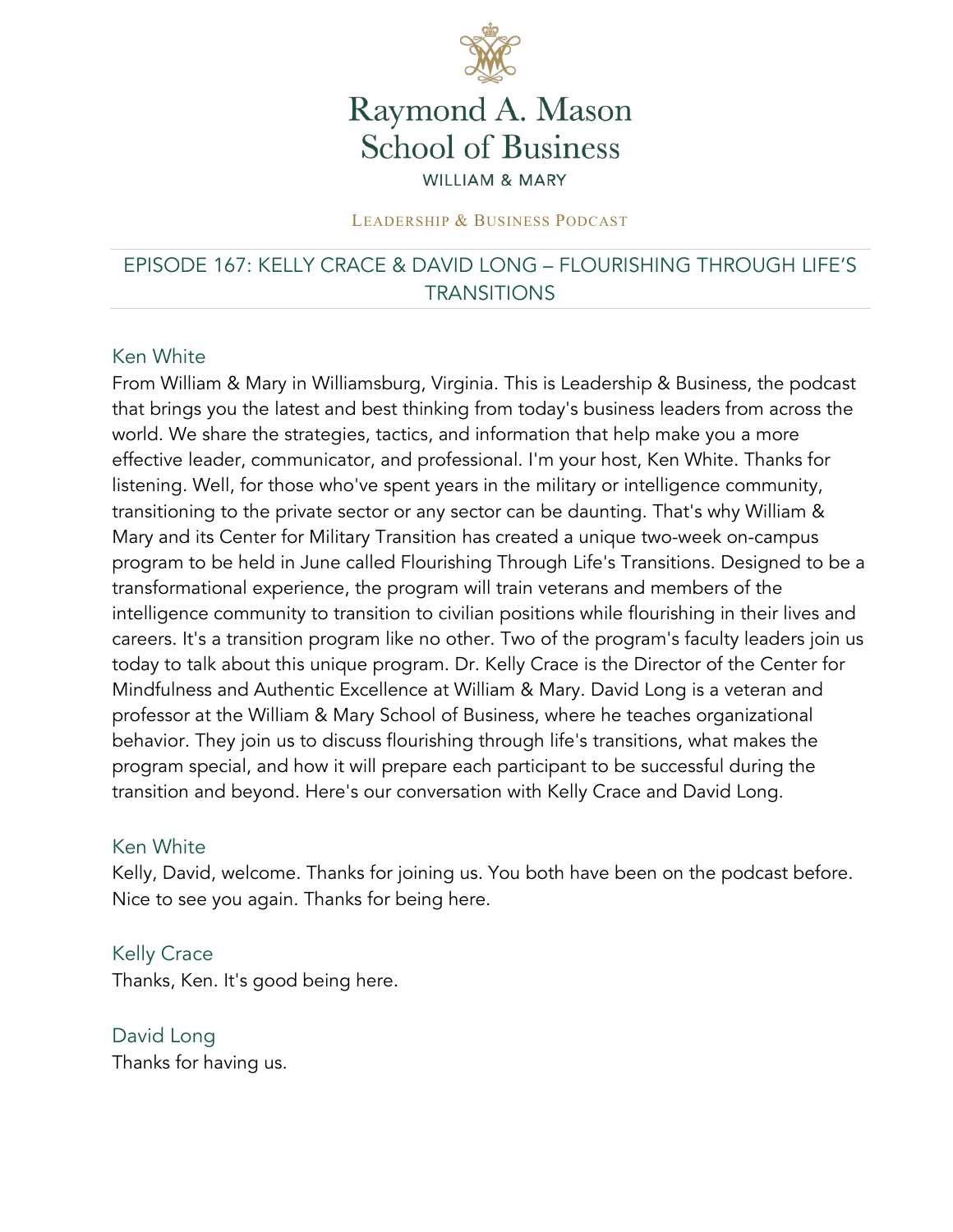### Ken White

Kelly, we'll start with you. Flourishing for those who subscribe to the podcast, they've heard of it. You've been here. But for those who haven't, how do you explain and describe the concept of flourishing?

# Kelly Crace

There are so many wide and varied definitions of flourishing these days. But in our work around our research and both our application of thinking about flourishing, it's this deeper level of effectiveness. It's kind of taking well-being and wellness to this higher level of more effective productivity, fulfillment, and resilience. It's not looking for a perfect level of it, but it's looking for a more consistent, deeper level of productivity, fulfillment, and resilience.

### Ken White

Now, in the program that you'll be offering this summer, you're spending quite a bit of time on flourishing as an individual. What are you looking for in the program?

# Kelly Crace

So flourishing looks different for every individual, and especially when you bring those three variables in. In terms of what does productivity look like for me, I think the word that's most characteristic is what is optimal productivity, what is optimal fulfillment, and resilience that looks different for everyone. As you kind of explore this further, it has to be very individualized. We've learned a lot through our research as to things that can predict flourishing. But when you look at the pathway and the journey of that and what that process looks like for every individual, it's a little different, and so we want to honor that individuality. We want to bring people in as a group. We find that doing it in a collective with other people. It enhances that sense of understanding what flourishing looks like for me, but it needs to be personalized and individualized enough to where they feel like this connects to me. This is not a general self-help book that is generally applicable. It's designed to be something that's personalized and very specific to them.

### Ken White

And so, while it's individualized, there is the group. What does it mean to you to have the group with similar backgrounds transitioning from the military or from the intelligence community? How does that affect it?

# Kelly Crace

Having that shared social reality is a form of support that really is helpful when we're doing hard personal work. This is the work of flourishing. Flourishing is not a feeling. It's a mindset, and it's a mindset that requires work. And we all know that we do hard work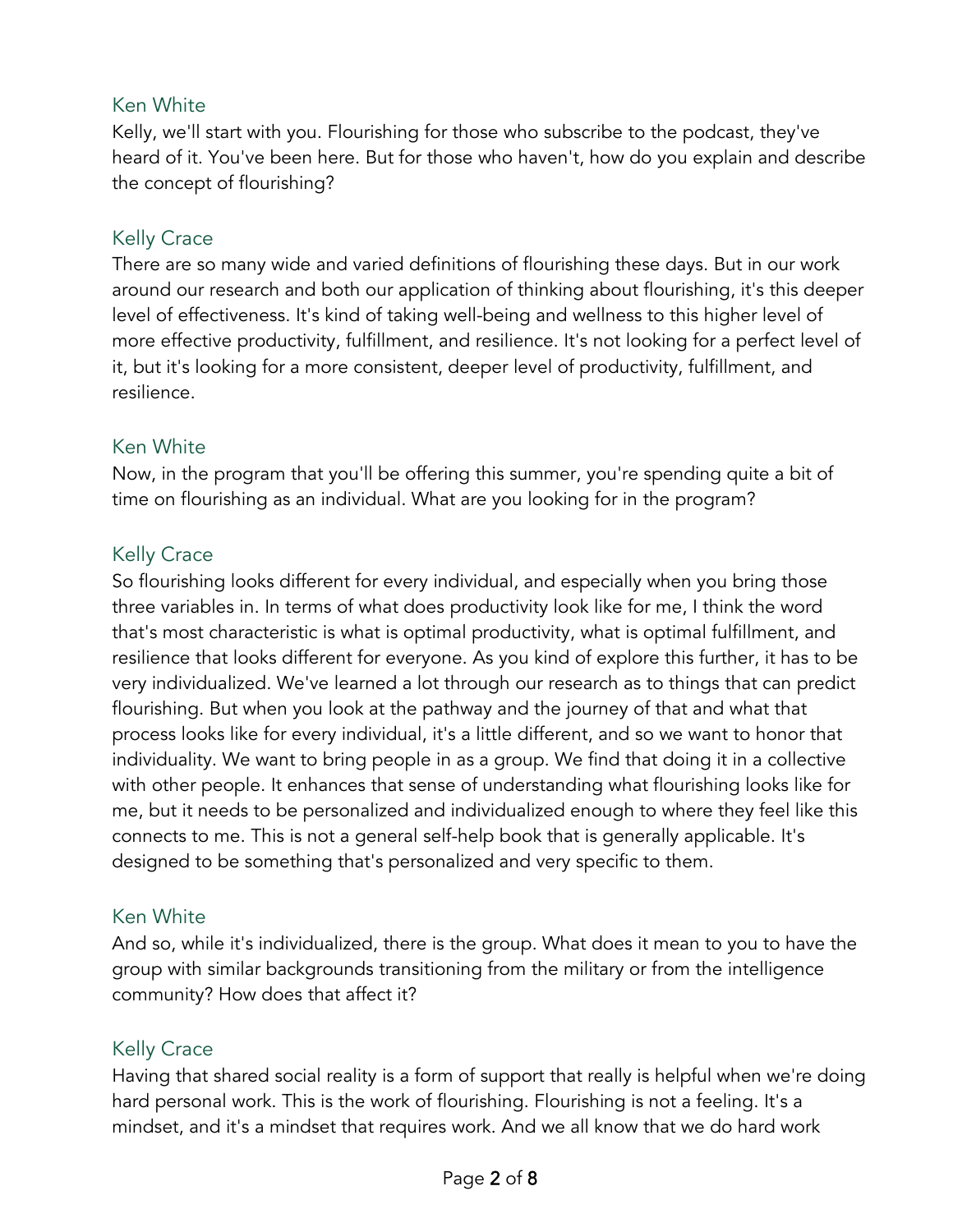better when we feel supported around us, and support can be both challenge and affirmation. It can be. When do I know this person needs encouraging? And when do I know this person needs to be challenged and coming from a shared social reality, like the military or like the intelligence services. That is one thing that has done very well in terms of providing that right blend of challenge and support to really grow through something that, at first glance, looks impossible to me. I don't see how I'll ever be able to do that. And yet, they find themselves looking back and seeing just how they did that. I'm when they look back. Other people are around them. It's not just them by themselves. And that's why we try to do it as a group.

#### Ken White

So that first week, what are some of the objectives that you have in store for the participants?

# Kelly Crace

So we've learned in our research that a lot of this mindset of flourishing actually involves paradigm-shifting. It's taking away from our just natural way of thinking. We're kind of challenging some of the platitudes that exist in our society and in our world as to what leads to success or what leads to flourishing and really looking and taking some things that we have learned truly predict flourishing and applying them to their lives. And what that basically involves is paradigm-shifting, thinking differently about values, thinking differently about stress, thinking differently about fear. It's about building from the strength that is already their foundation of where they're coming from. But the important issue in all of this, Ken, is transitions are stressful. Even the best of transitions. The best of change is still seen as stressful because our body processes change as I'm leaving something. So you experience that as loss and what I'm going to is uncertain. And I experience that as fear. And so, how do we manage this stressful experience in an optimal way? So for us, we're going to take different paradigm shifts that move them toward the work of flourishing, and they'll end up with an action plan. We call it dynamic blueprinting, where each of them will end up with a blueprint print that has their mental training program that's designed for them individually. And that's for individual as a person. And then they move into the second week with you and David, in terms of how does this compare to my professional identity? How do I apply this to my professional identity working in the business world?

### Ken White

David, you transitioned. Did those terms sound familiar, right? Uncertainty and fear.

### David Long

Absolutely, yeah. And that's kind of the benchmark of that major transition is the uncertainty and the fear. I was in Florida this past weekend, and I was at a big military ceremony with some friends that I've known for 25 years. I was talking to one of the senior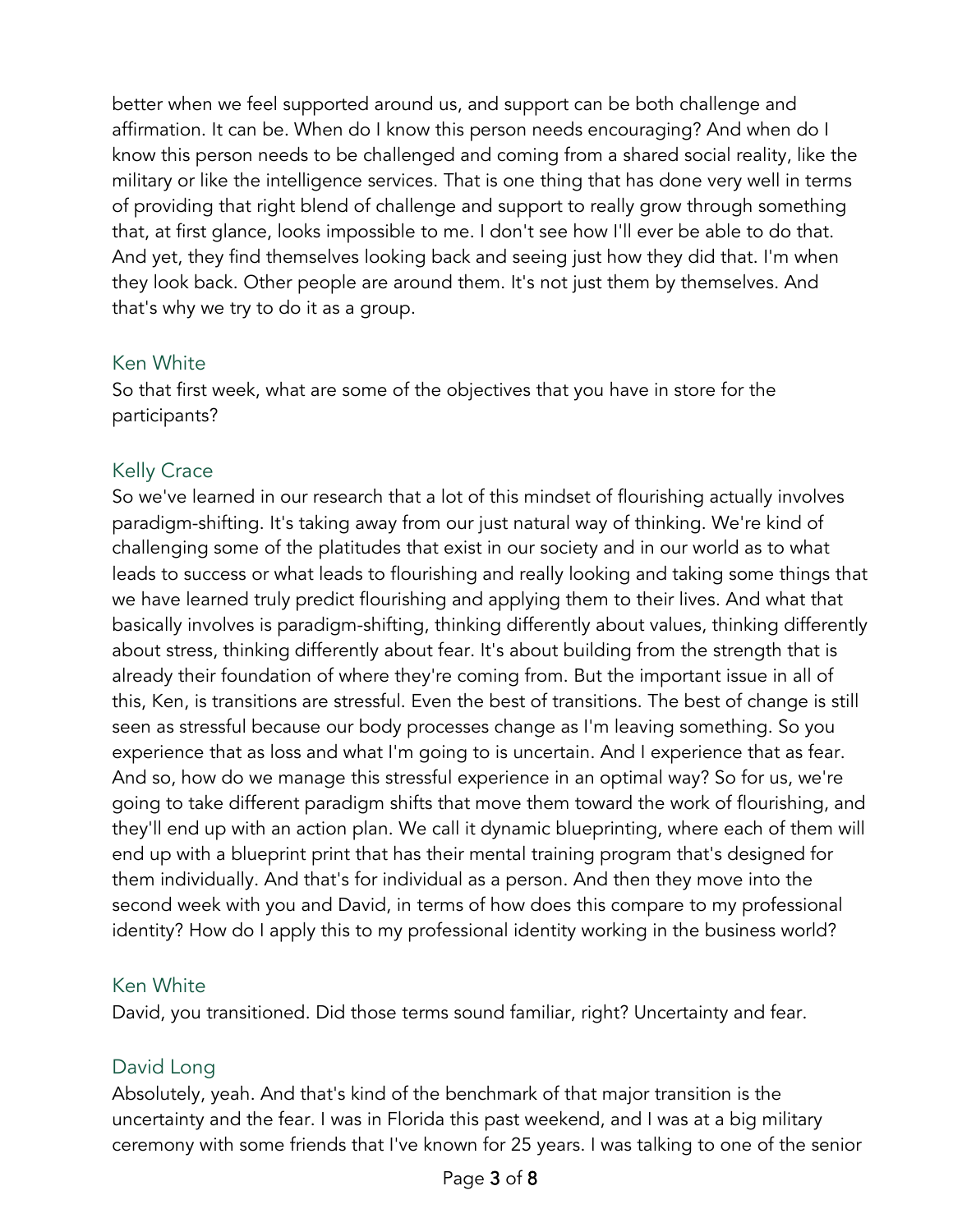wing commanders who's going to be retiring at the end of next year, and I was talking to him about that transition. And I said to him, I said, what are you looking for? What are your goals here as you go through this transition? And he said I don't know what it looks like. I just know I want to find something with purpose. I said, okay, I completely understand that. And that, to me, has a lot to do with what this program is about. It's helping people find purpose, whether it be in their personal life and flourishing in their personal life, in that transition, or in their professional life in that transition, and how to flourish in that aspect, too. And that's really what the second week does. It builds on what Kelly has introduced in the first week and that personal aspect of it into the professional aspect of it.

#### Ken White

So to break down that week, too, the professional, I'm a participant. I don't even know where I'm going or what I want to do. So what will I learn in that second week?

# David Long

Right. And Kelly hit the nail on the head with the paradigm shift and thinking about things differently. So if you think about a professional life, you can really break it down into five different components. There's the job you do. And that's the first pillar, the second part of the relationships you have in the workplace and in your professional life. The third is in your leadership and your ability to be a good communicator and to lead other people. The fourth is teams. In your professional life, you work in teams. You're put on teams, often voluntarily or involuntarily, and you need to find a way to work effectively in those teams. And the fifth pillar really is more of an umbrella term, which is career. And so, If you think about the sub-components of your job and your teams and your relationships, they all kind of work into a greater career. And so, for example, in the first of those pillars, the job aspect, we call it the craft. What our research shows is that people who flourish in their craft find meaning. And this is what my friend was talking about when he said purpose. What is it about a job that's meaningful and the things the antecedents of meaningful crafts are things like having variety in what you do, not feeling stuck and doing the same routine every day, having differences and variety across different things, different experiences throughout your job? Second part is something called identity. Identity is where you have identity with your work so that you can look at your work and say, there, I did that. That's something that I can see from beginning to end a finished product. A lot of times, we find ourselves in jobs where we're contributing a piece of it. But we never see the total and so finding identity. A third thing is significance if you think that your work contributes significantly, not necessarily to yourself but to others. If you're making an impact on someone else, that's another way that we find meaningfulness and flourishing in the craft. And so in this second week, that first day, we focus on the craft, and it culminates with the transitioning students, the students going through the transition, getting to spend time locally at one of our alumni's workplaces. And it happens to be a brewery. So they'll get to share a pint and hear about how somebody who graduated from here found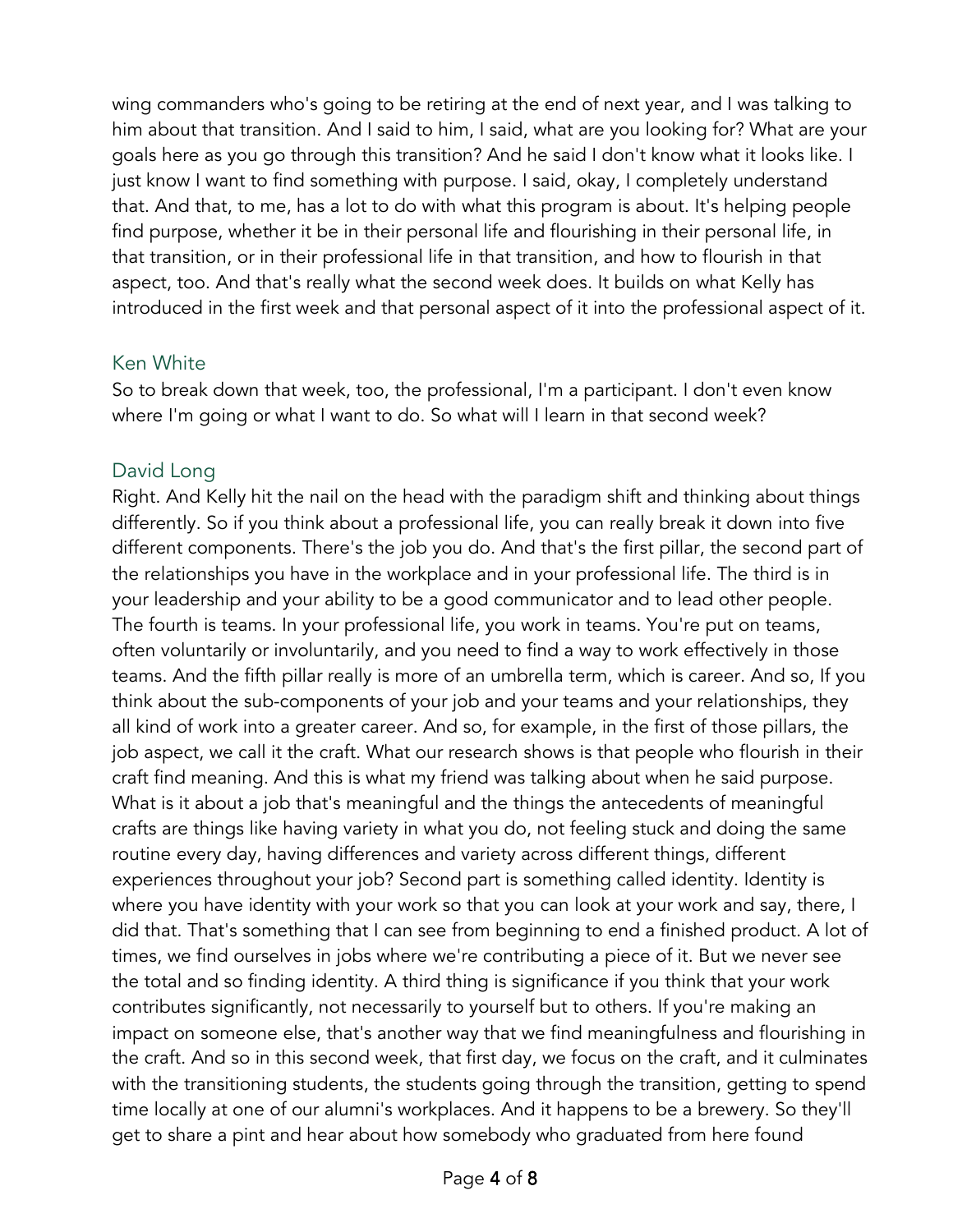flourishing through opening a brewery and really applying the components of a flourishing craft. Things like meaningfulness and making beer. We'll hear a lot about hops and barley, but we'll also talk about customers and impact and coming full circle on a craft that's flourishing. That's kind of like the first day they'll get to learn about it and then see it applied in the workplace.

#### Ken White

Those elements, the identity, the significance, that meaningful component, in your opinion, most people in the military feel that? Don't? Does it depend on the position?

# David Long

Yeah, I think let's go back to something we learned from week one is about the paradigm shift. Some people may know it, but they may not understand exactly what it means. And so thinking about it differently, thinking about it, as it's saying like, hey, I'm looking for a job, and I need a job to provide certain things for me. It can be, hey, I'm looking for a job, and I want this job to have purpose and meaningfulness, and I get it through these things. This is the path to get that. It's a lot different than just the means to an end. It's more of a journey along that path to provide those things that we find are so important to people.

### Ken White

We'll continue our discussion with Kelly Crace and David Long in just a minute. Our podcast is brought to you by the William & Mary School of Business. The great resignation continues as record numbers of people are leaving their jobs. Gallup reports almost half of all professionals in the U.S. Have their eyes on other opportunities. Well, if your company or organization is interested in retaining your best people, consider enrolling them in one of our MBA programs for working professionals. William & Mary's part-time MBA, online MBA, and executive MBA programs are all designed for the professional who works full time. So both the employee and the organization benefit from the experience employees want to feel supported by their employers. Show them your organization cares by investing in their growth. Check out the MBA program at William & Mary by visiting wm.edu. Now back to our conversation with Kelly, Crace, and David Long.

### Ken White

Now you've gone through some transition programs, and Kelly, you've taught in somewhat makes this different? The one that's being put together for William & Mary?

# David Long

Yeah, I'll take it first. So I have gone through the transitioning programs before, and they're effective at the blocking and tackling much more of the basic skills that you may need. Here's how to write a resume. Here's how to land a job, and this can be extremely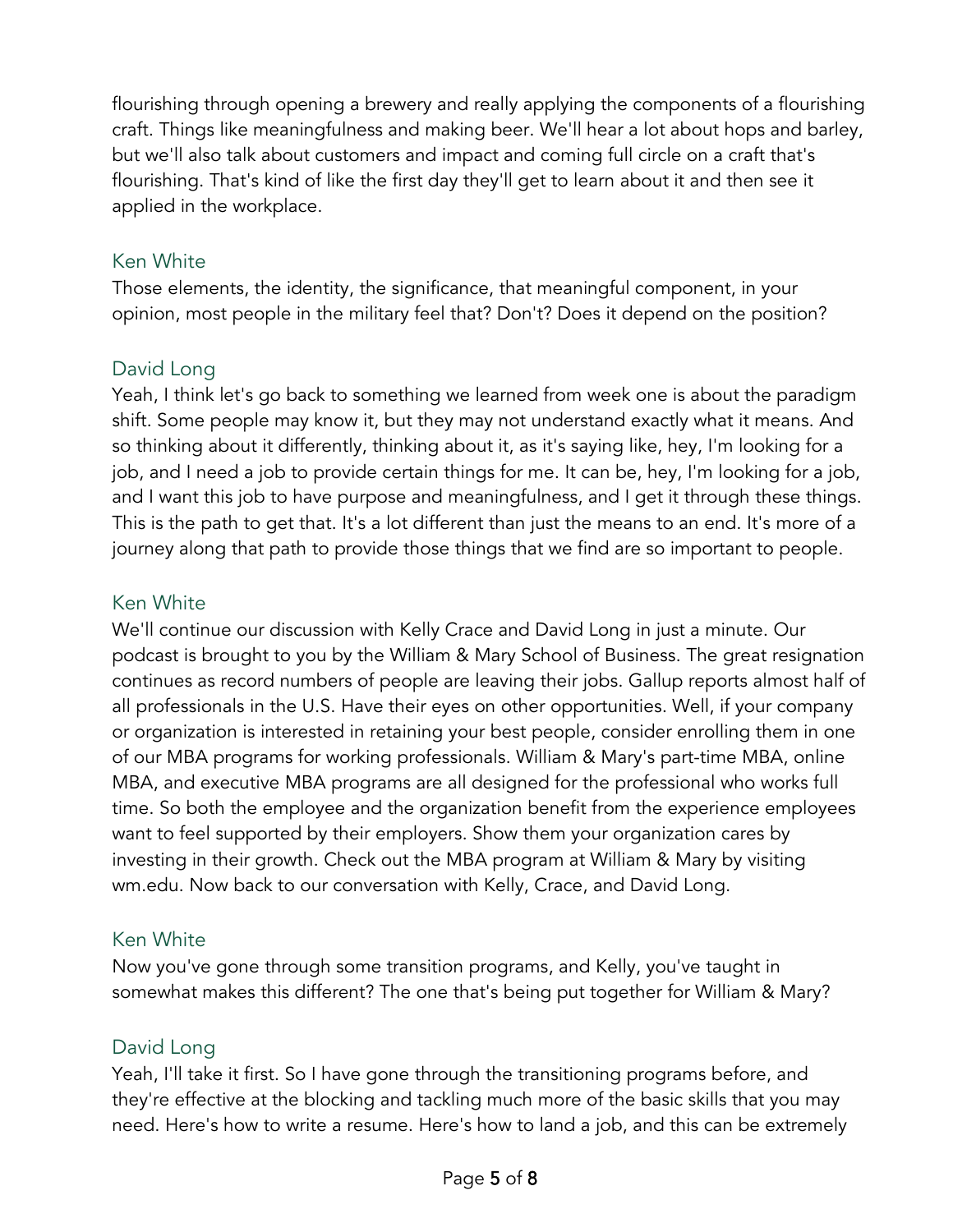invaluable. This is a much deeper level of understanding. This is much more of a requires some introspection. It also requires you to have a little bit of a growth mindset because you're going to have to get uncomfortable. You're going to have to learn some things that weren't necessarily intuitive to you and to then think about how you're going to apply those things so that you can thrive. And so, it does force you to learn some new things and step outside of your comfort zone a little bit. But that can be extremely rewarding to people. And it's just different than the typical transitioning programs that we see offered.

#### Ken White

Yeah. Kelly, what do you think regarding those you've seen?

# Kelly Crace

I would echo what David said, but also, I think for me, one of the things that makes it distinctive is there is an assumption of strength. We're taking a very positive approach from this. There are oftentimes transition workshops, and seminars can be based on an assumption that's more remedial, implying that there's deficits that need to be corrected. We're taking the opposite approach that the career they have had so far that is moving them into this next chapter in their life has built strength, has built a foundation that we can then use to take them to a deeper level. So it is less kind of remedial, less surface level, and more advanced. We're not talking about resilience. We're talking about advanced resilience. We're not talking about various platitudes that people here to make us feel good. This is about moving people from emotions-centered habit-focused kind of approach to a value-centered healthy-focused approach, and that takes work because our own neurology and the culture around us can move us in directions that actually lead us astray. Well, we're taking the evidence-informed approach of, well, what have we learned about consistent flourishers, the ones that do it at a deeper level and more consistent level. What have they taught us? And what can we predict from that? And then how do we apply those strategies in a more personalized way? And frankly, we've just learned that there are no natural-born flourishers people that flourish work at it. So what is that work, and we get in for two weeks of hard work. The good thing that we know about this group of individuals coming in, they're no stranger to hard work. So we're going to take that platform and that foundation and build on it.

### Ken White

All of us agree that the transferable skills these folks have because we see it. We see it in the business school. We see it at the University. So to me, I find it so fascinating that some people don't see that as a positive. It's so evident to us when we see our military students walk in the door. It's like, wow, look what you've done and look what you can do. But it is David, isn't it speaking another language practically? It's like you have to be bilingual.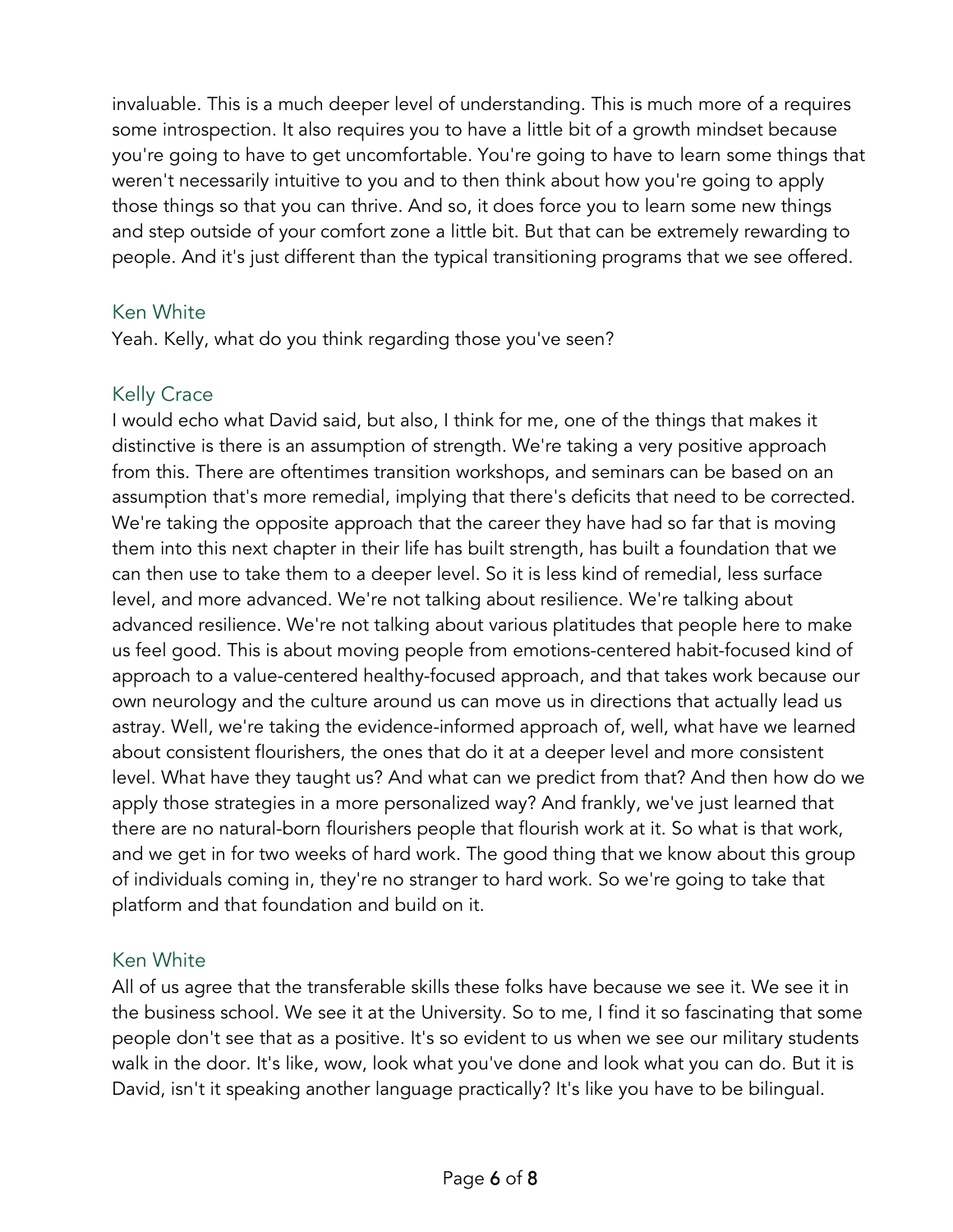# David Long

Yeah, it is. It is a different language. And sometimes there's those language barriers that don't allow the proper communication to flow as they go through that transition because they really have known one way to speak, and the language is often different in the different context. One of the things that we focus on is building strength across mind and body can be very important in your personal life and in your professional life. The two things that we do, especially in the second week, is focus on relationships and building deeper connections. And how if you have deeper connections in the workplace, not only is it better for your professional life, it's better for your own health, your own health, and wellness. Right. We know that having social connections, having closeness with others can be good for destressing. It can be good for having energy. It can be good for your professional life. It can really help you get along and get ahead in the workplace. And so there's a mutual beneficial aspect of this when you combine the personal and the professional side through flourishing. The other thing is, you mentioned all the different experiences that people who are transitioning bring into—we kind of cap this with the career aspect, that pillar of professional life. But we talk about career, not as a career path but a career portfolio. And when you start to understand the experiences that people in the military and in the intelligence community and government have and how that's part of their portfolio and a portfolio of experiences is extremely invaluable to prospective employers. They want people who think differently who look at problems differently, not just with a unidimensional mindset, but come from it different perspectives. And so when you think about all your experiences, not as a path I've been on, but a portfolio like a diversified investment portfolio. That's the power of that. And you bring that to the table, and it can be really beneficial to the individual personally and professionally.

#### Ken White

So if someone is listening and they're getting ready to transition, and they're from the military or the intelligence community. Kelly, what question or questions should they ask themselves before deciding I want to be a part of this program?

### Kelly Crace

I think any question the most common question before engagement in anything is what purpose does this have for me? Being able to lead with purpose moves you away from what we naturally move to as human beings are most naturally motivated by fear and comfort. So we just drift into this thing of dealing with all the have toos of the day and then seek comfort. But the deepest form of motivation and resilience, and engagement starts with the question of the why? What is the purpose of this to me? So I think people that see this as a good thing to check off a good credential to add to their portfolio probably would not be the best people that will find meaning out of it. It's them asking, what's the purpose of this transition for me? What do I feel I need to be able to move myself to the next level and then look at our curriculum and see if that fits that purpose. If